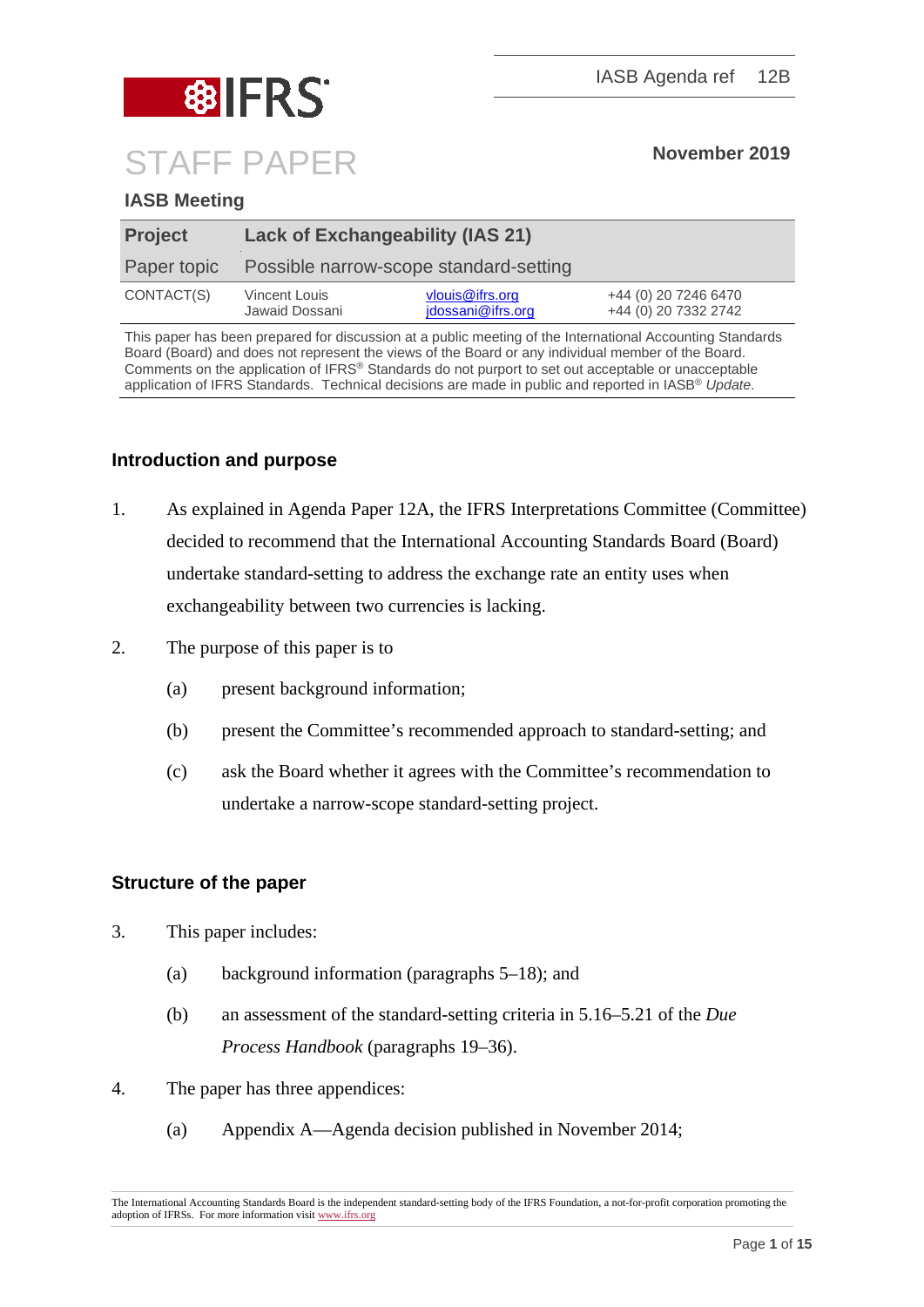- (b) Appendix B––Agenda decision published in September 2018; and
- (c) Appendix C––Stakeholder comments on Committee's decision to research possible narrow-scope standard-setting.

#### **Background information**

#### *The requirements in IAS 21*

<span id="page-1-0"></span>5. Paragraph 8 of IAS 21 *The Effects of Changes in Foreign Exchange Rates* includes the following definitions:

> …Closing rate is the spot exchange rate at the end of the reporting period…

…Exchange rate is the ratio of exchange for two currencies…

…Spot exchange rate is the exchange rate for immediate delivery.

- 6. When an entity reports foreign currency transactions in the functional currency, IAS 21 requires the entity to use:
	- (a) the spot exchange rate (as defined in paragraph 8) at the date of the transaction on initial recognition of the transaction; and
	- (b) the closing rate (as defined in paragraph 8) when translating foreign currency monetary items at the end of each reporting period.
- 7. When an entity uses a presentation currency other than the functional currency, IAS 21 requires the entity to translate:
	- (a) assets and liabilities at the closing rate, and income and expenses at exchange rates at the dates of the transactions (if the functional currency is not the currency of a hyperinflationary economy). In our view, the exchange rate at the date of the transaction is the spot exchange rate (spot rate) on that date—this is because it is only the spot rate that would reflect the exchange rate at that date; and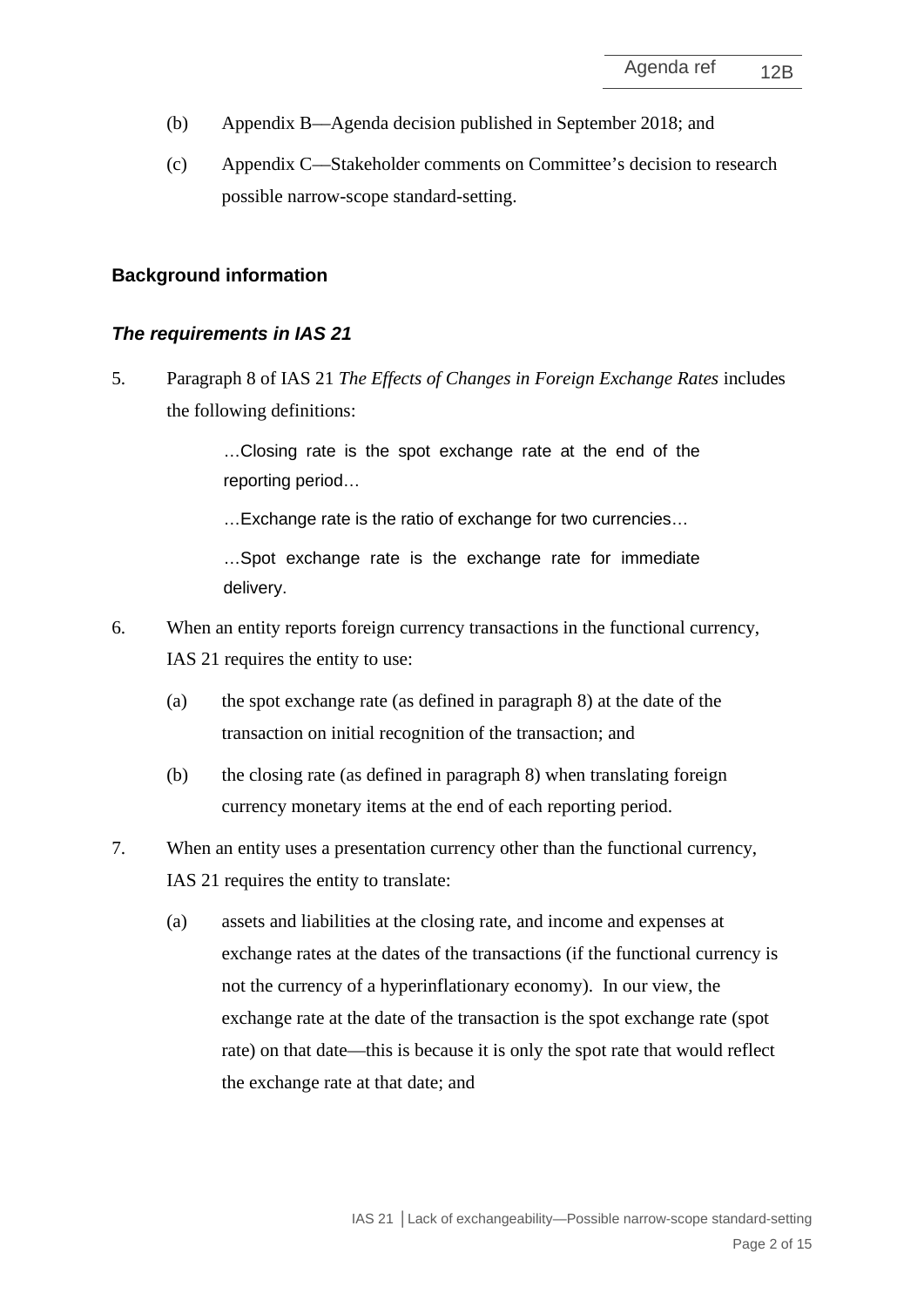- (b) all items (ie assets, liabilities, equity items, income and expenses) at the closing rate if the functional currency is that of a hyperinflationary economy.
- 8. When a currency is subject to a lack of exchangeability<sup>[1](#page-2-0)</sup>, an entity is unable to exchange that currency for another currency. The absence of an exchange transaction means that an entity cannot observe a spot rate. Accordingly, whenever a currency is not exchangeable, there is no observable spot rate for the currency.
- 9. Paragraph 26 of IAS 21 includes requirements in relation to a lack of exchangeability but only for foreign currency transactions reported in the functional currency. It states:

…If exchangeability between two currencies is temporarily lacking, the rate used is the first subsequent rate at which exchanges could be made.

<span id="page-2-1"></span>10. IAS 21 does not say anything further about exchangeability. It does not specify the circumstances in which exchangeability is temporarily lacking, nor does it provide requirements for a lack of exchangeability that is other than temporary.

#### *The Committee's agenda decision published in November 2014*

- 11. In 2014, the Committee considered the exchange rate an entity uses to translate the results and financial position of a foreign operation into its presentation currency when the foreign operation's functional currency is subject to a lack of exchangeability that is other than temporary—ie a long-term lack of exchangeability.
- 12. The Committee published an agenda decision in November 2014 (the 2014 agenda decision) stating:

…The […] Committee observed that a [long]-term lack of exchangeability is not addressed by the guidance in IAS 21, and so it is not entirely clear how IAS 21 applies in such situations. However, the […] Committee thought that addressing this issue is a broader-scope project than it could address. Accordingly,

<span id="page-2-0"></span><sup>&</sup>lt;sup>1</sup> Throughout this paper, for ease of reference, we refer to 'a currency's exchangeability' or 'lack of exchangeability'. IAS 21 refers to the exchangeability between two currencies.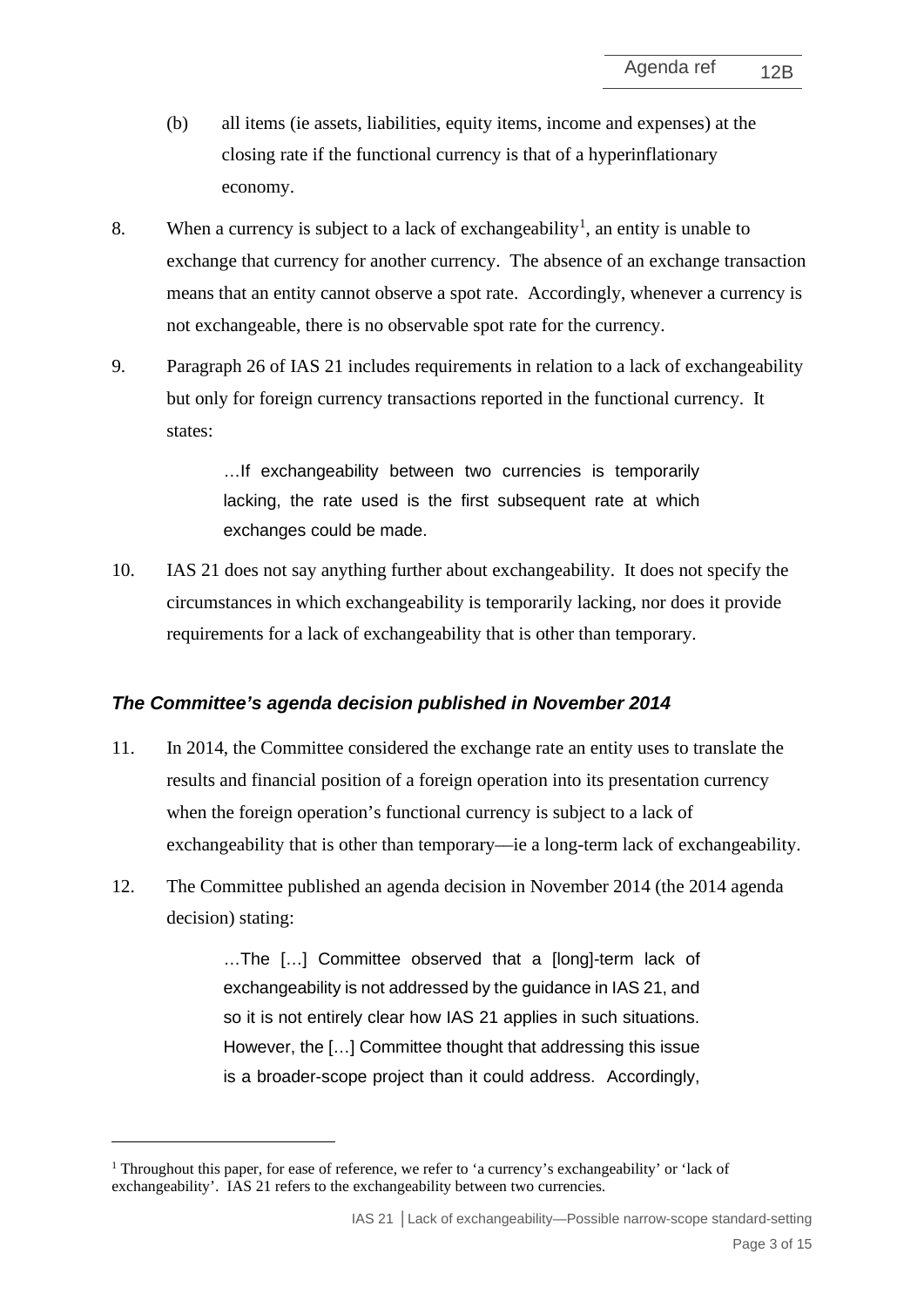the […] Committee decided not to take this issue onto its agenda...

13. Appendix A to this paper reproduces the 2014 agenda decision.

#### *The Committee's agenda decision published in September 2018*

- <span id="page-3-1"></span><span id="page-3-0"></span>14. In 2018, the Committee considered the determination of the exchange rate an entity uses to translate the results and financial position of a foreign operation into its presentation currency applying IAS 21. The Committee considered this matter in the following circumstances:
	- (a) the exchangeability of the foreign operation's functional currency with other currencies is administered by jurisdictional authorities. This exchange mechanism incorporates the use of an exchange rate set by the authorities (official exchange rate).
	- (b) the foreign operation's functional currency is subject to a long-term lack of exchangeability with other currencies—ie the exchangeability is not temporarily lacking as described in paragraph 26 of IAS 21; it has not been restored after the end of the reporting period.
	- (c) the lack of exchangeability with other currencies has resulted in the foreign operation being unable to access foreign currency using the exchange mechanism described in paragraph [14](#page-3-0)[\(a\)](#page-3-1) above.
- 15. The Committee observed that those circumstances exist in Venezuela. The Committee discussed whether, in those circumstances, an entity is required to use an official exchange rate in applying IAS 21. The Committee published an agenda decision in September 2018 (the 2018 agenda decision) explaining how an entity applies IAS 21 in assessing whether it uses the official exchange rate to translate into its presentation currency the results and financial position of a foreign operation.
- 16. Appendix B to this paper reproduces the 2018 agenda decision.
- 17. That agenda decision does not discuss the exchange rate an entity uses if the official exchange rate, as well as any other observable exchange rate, do not meet the definition of a spot rate. This is because IAS 21 has no requirements in this respect. IAS 21 requires an entity to use the closing rate (or exchange rates at the dates of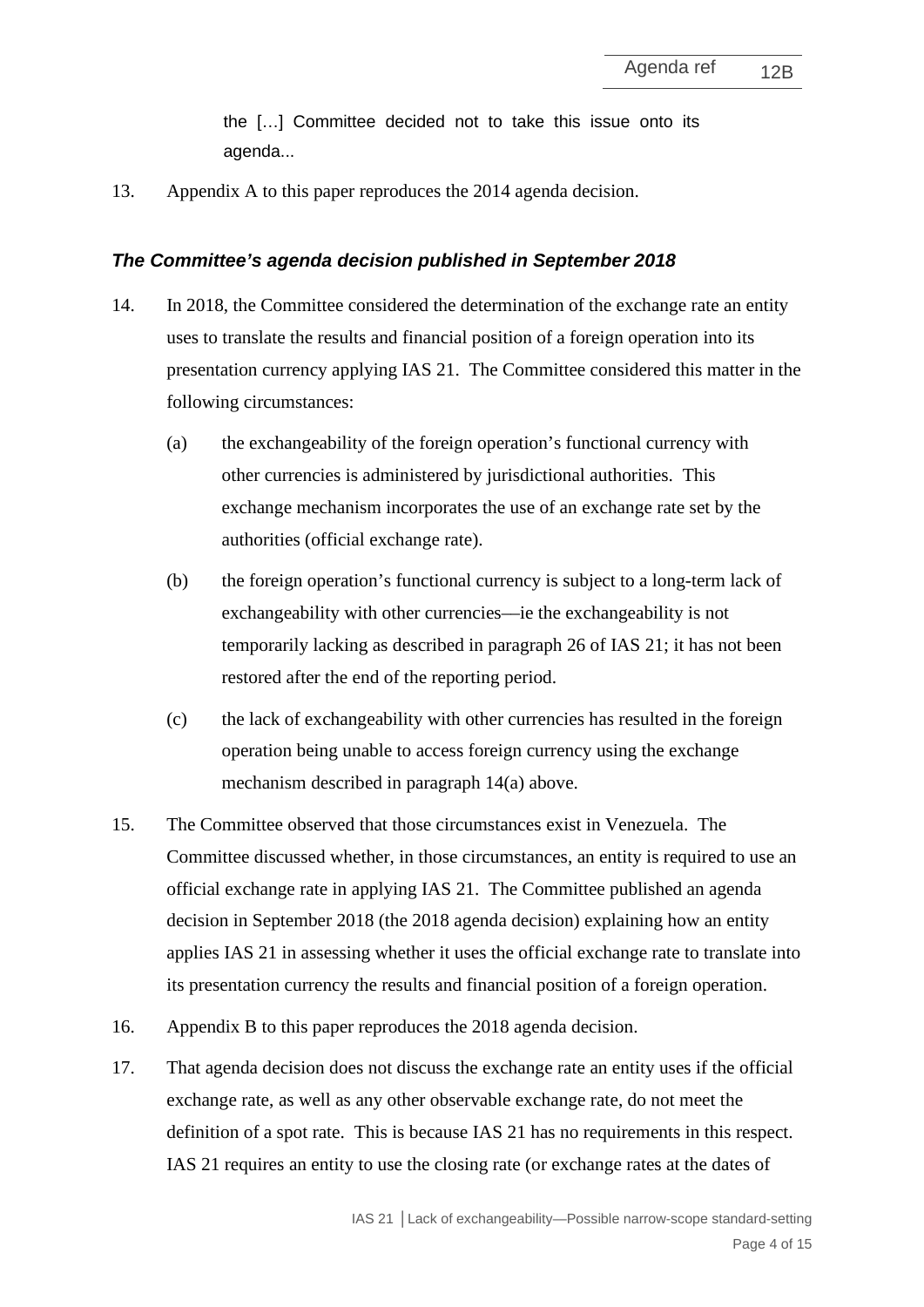transactions) when translating the results and financial position of a foreign operation, and thus IAS 21 requires the use of the spot rate. IAS 21 does not contemplate a situation in which the spot rate is not observable.

#### *The matter being addressed in the Committee's research*

<span id="page-4-0"></span>18. When discussing this topic in 2014 and 2018, the Committee observed that IAS 21 does not specify how an entity would determine the spot rate when it is not observable, which arises when a currency's exchangeability is subject to a long-term lack of exchangeability. Consequently, in 2018 the Committee decided to research possible narrow-scope standard setting to address situations in which an entity might conclude that the spot rate is not observable.

### **Assessment of whether the matter meets the criteria for narrow-scope standard-setting**

- <span id="page-4-1"></span>19. The Committee recommends that the Board add a project to its workplan to address the exchange rate an entity uses when exchangeability between two currencies is lacking.
- 20. We have analysed below whether such a project would meet the criteria for narrowscope standard-setting as specified in paragraphs 5.16–5.17 and 5.21 of the IFRS Foundation's *[Due Process Handbook](https://www.ifrs.org/-/media/feature/about-us/legal-and-governance/constitution-docs/due-process-handbook.pdf)*.

# *Is the matter widespread and expected to have a material effect on those affected?[2](#page-4-2)*

<span id="page-4-3"></span>21. In analysing the matter for the Committee's discussion, we reviewed IFRS financial statements of twenty entities that describe the accounting for their Venezuelan foreign operations. We also surveyed a sample of entities with Venezuelan foreign operations using a questionnaire to gain an in-depth understanding of their reporting practices. Our research focused on Venezuelan foreign operations––this is because Venezuela was, at that time (to the best of our knowledge), the only jurisdiction for which the

<span id="page-4-2"></span><sup>2</sup> Paragraph 5.16(a) of the *Due Process Handbook*.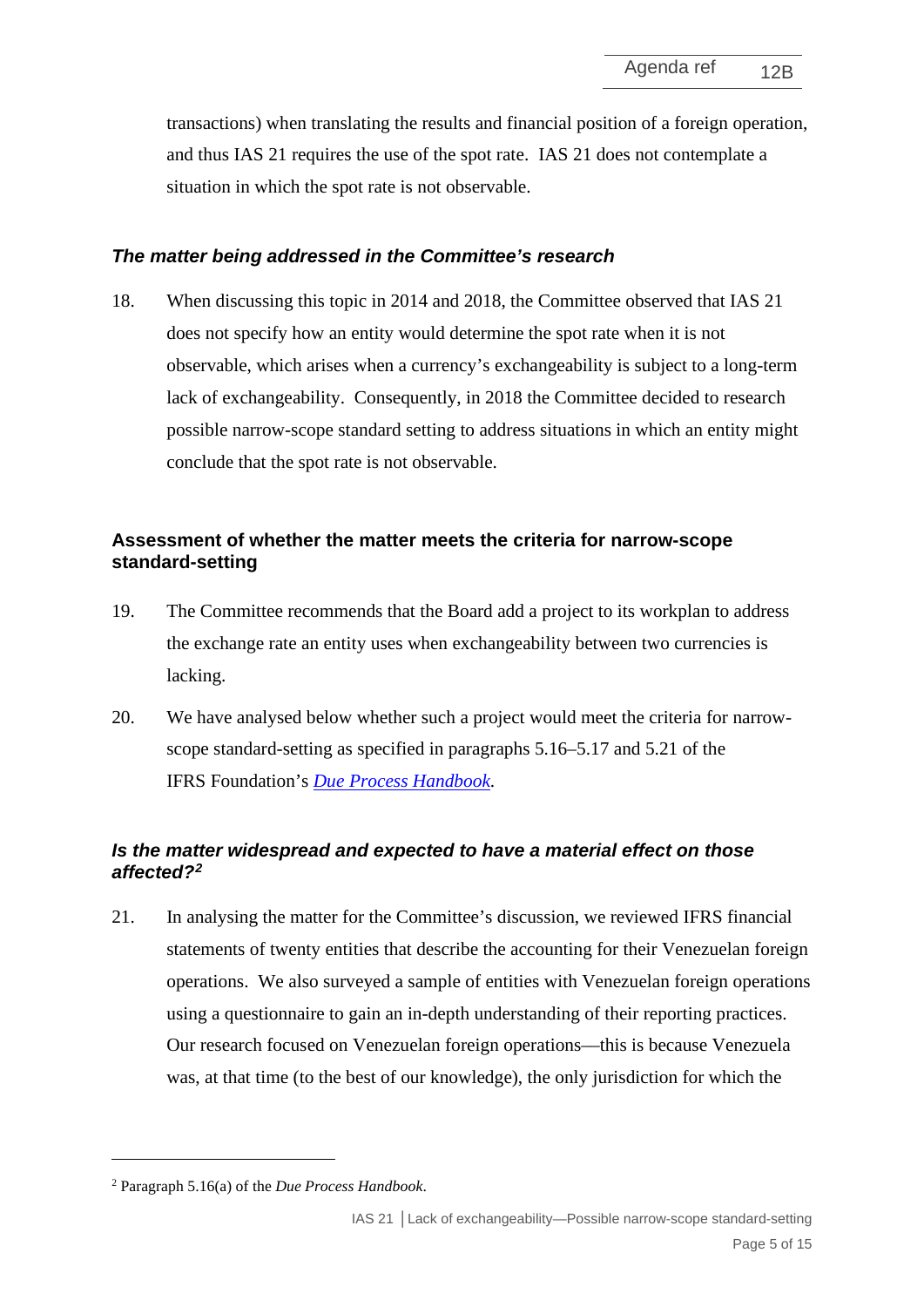matter discussed in this paper arose<sup>[3](#page-5-0)</sup>. Paragraphs 17–20 of **Agenda Paper 3** for the May 2018 Committee meeting provide further details on our research and findings.

- <span id="page-5-2"></span>22. Our research identified that:
	- (a) the matter had a material effect for some entities and may result in a material effect for others in the near term; and
	- (b) there was diversity in reporting practices. We identified three main reporting practices:
		- (i) the use of one of the official exchange rates<sup>[4](#page-5-1)</sup>;
		- (ii) the use of an estimated exchange rate, adjusted to reflect inflation in Venezuela; and
		- (iii) the deconsolidation of Venezuelan foreign operations.
- 23. Since May 2018, we have been made aware that developments in some other jurisdictions could lead to other currencies being subject to a lack of exchangeability. We note that a currency's lack of exchangeability often arises when the economy of that currency is hyperinflationary.
- 24. Some Committee members acknowledged that circumstances in which exchangeability is lacking might arise infrequently because it affects relatively few jurisdictions. However, they said, when those circumstances arise, the situation can deteriorate rapidly and can have a material effect on the financial statements of entities affected by the lack of exchangeability.
- 25. Accordingly, we conclude that this matter is widespread and could have a material effect on those affected.

<span id="page-5-0"></span><sup>&</sup>lt;sup>3</sup> The restrictions on the exchangeability of the Venezuelan Bolivar were so severe that many entities were unable to access foreign currencies and, thus, were unable to observe any spot rate.

<span id="page-5-1"></span><sup>&</sup>lt;sup>4</sup> At the date of our research, there were two official exchange rate mechanisms in Venezuela for buying or selling Venezuelan Bolivar against foreign currencies ('DIPRO' and 'DICOM').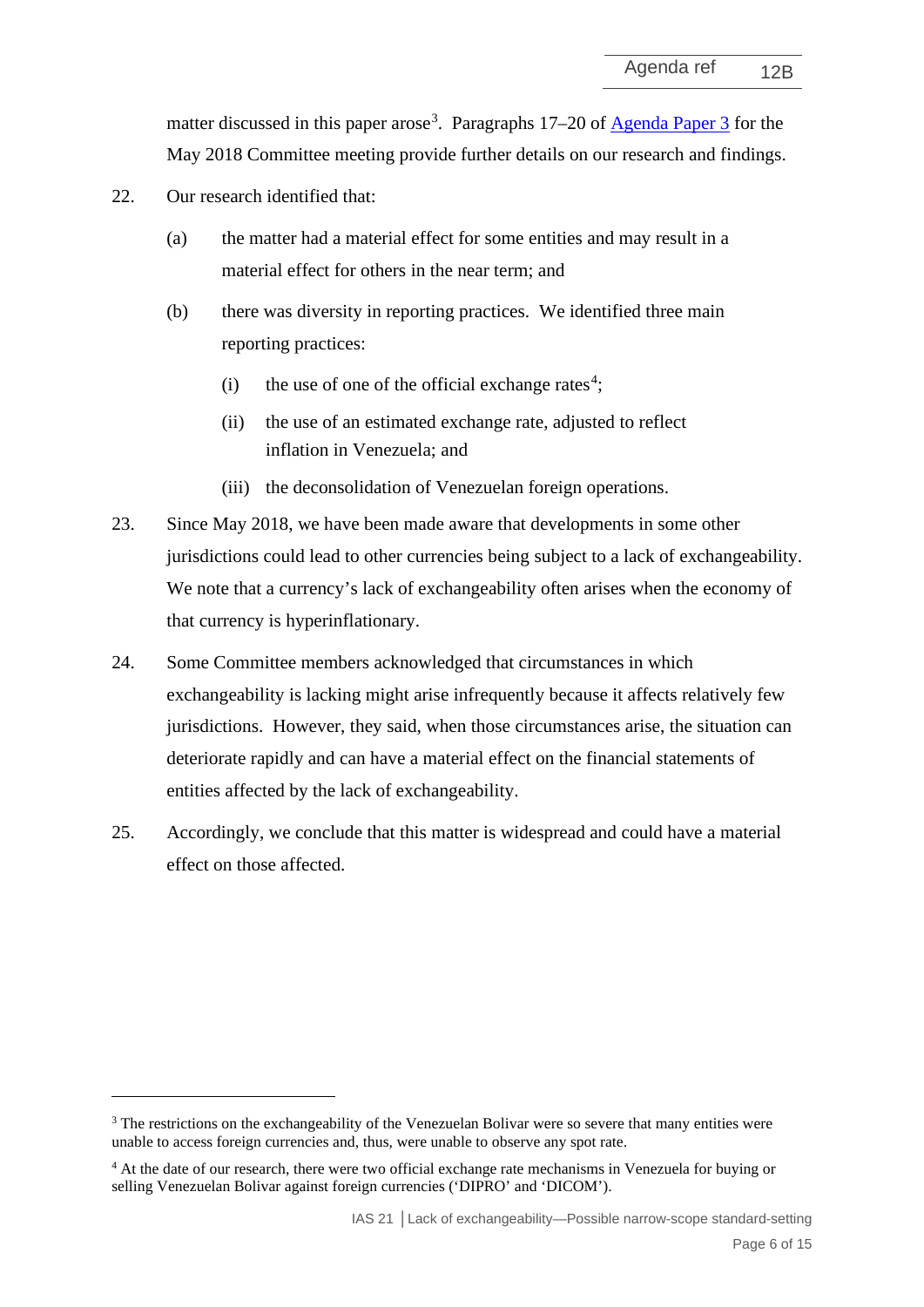# *Is it necessary to add to or change IFRS Standards to improve financial reporting[?5](#page-6-0)*

- 26. As explained in paragraphs [6–](#page-1-0)[11](#page-2-1) of this paper, IAS 21 includes requirements in relation to exchangeability that is temporarily lacking but only for foreign currency transactions reported in the functional currency. IAS 21 does not specify the circumstances in which exchangeability is temporarily lacking, nor does it provide requirements for a lack of exchangeability that is other than temporary.
- 27. Accordingly, the principles and requirements in IAS 21 do not provide an adequate basis for an entity to determine the exchange rate to use when exchangeability is lacking. As explained in paragraph [23\(](#page-5-2)b) of this paper, entities apply diverse reporting methods (including using estimated exchange rates), which could hinder comparability and reduce the usefulness of information for users of financial statements. In the absence of requirements in this area, there is also a risk that entities might inappropriately estimate exchange rates in other situations by analogy.
- 28. Accordingly, we conclude that it is necessary to amend IAS 21 to address the matter, thereby improving financial reporting.

# *Can the matter be resolved efficiently (is it sufficiently narrow in scope)?[6](#page-6-1)*

- 29. In developing its recommendations, the Committee focussed on identifying an approach that would avoid both reconsidering any fundamental principles and requirements in IAS 21 and addressing other aspects of IAS 21 or other Standards. The Committee therefore rejected any approach that would require an amendment to other IFRS Standards (such as creating an exception to the consolidation requirements in IFRS 10 *Consolidated Financial Statements*).
- 30. The Committee considered the following two approaches:
	- (a) develop requirements on the exchange rate an entity uses in the limited circumstances described in the 2018 agenda decision (ie the circumstances listed in paragraph [14](#page-3-0) of this paper) [Approach A]; or

<span id="page-6-0"></span><sup>5</sup> Paragraph 5.16(b) of the *Due Process Handbook.*

<span id="page-6-1"></span><sup>6</sup> Paragraphs 5.16(c) and 5.17 of the *Due Process Handbook*.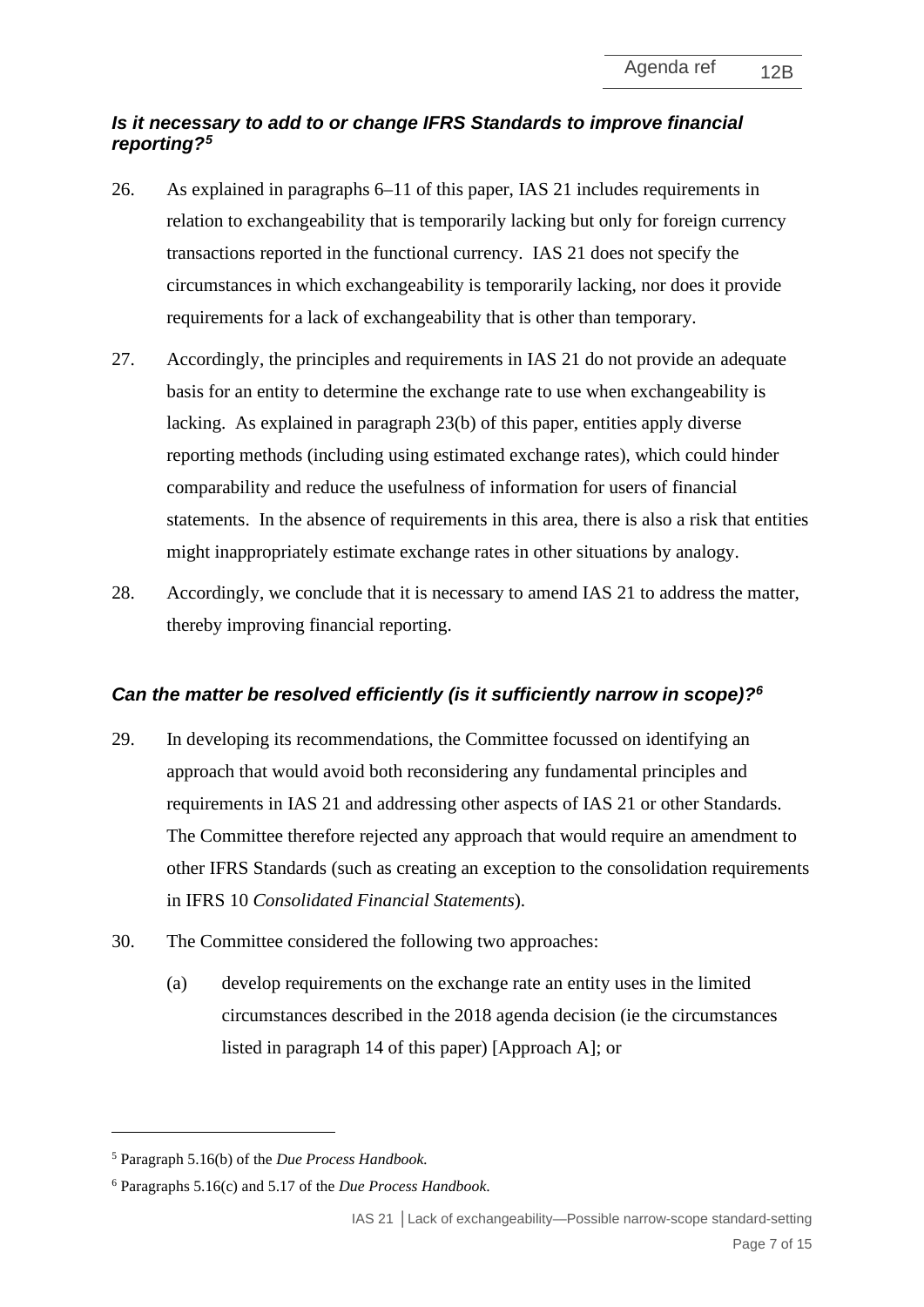- (b) address more broadly:
	- (i) what constitutes a currency's exchangeability and, thus, a lack of exchangeability; and
	- (ii) develop requirements that would apply in those circumstances [Approach B].
- 31. The Committee observed that Approach A would (a) result in a targeted narrow-scope amendment to IAS 21 that would resolve a known problem in practice, and (b) be relatively simple to develop. Nonetheless, the Committee decided to recommend Approach B. This is because:
	- (a) the benefits of Approach B would be greater than those derived from Approach A. Approach A would address only extreme situations which do not occur frequently (even though they currently exist in Venezuela). The Committee has been informed that the absence of requirements in IAS 21 on this matter can create problems in jurisdictions in which entities have no (or restricted) access to foreign currency but the situation is not as extreme as that in Venezuela. Several respondents to the 2018 tentative agenda decision supported undertaking standard-setting along the lines of Approach B—Appendix C to this paper summarises those comments.
	- (b) Approach B would provide greater clarity on when a currency's exchangeability is lacking and, by doing so, would specify the circumstances in which an entity uses a spot rate that is not observable.
- 32. The Committee's recommendations in Agenda Papers 12C and 12D on this matter (developed applying Approach B) would not lead to fundamental changes to the requirements in IAS 21, but instead add requirements relating to a lack of exchangeability. The recommendations are narrow in scope and consistent with the existing principles and requirements in IAS 21.
- 33. Accordingly, we conclude that the Committee's recommended approach to address this matter [ie Approach B] would result in addressing the matter efficiently within the confines of existing IFRS Standards.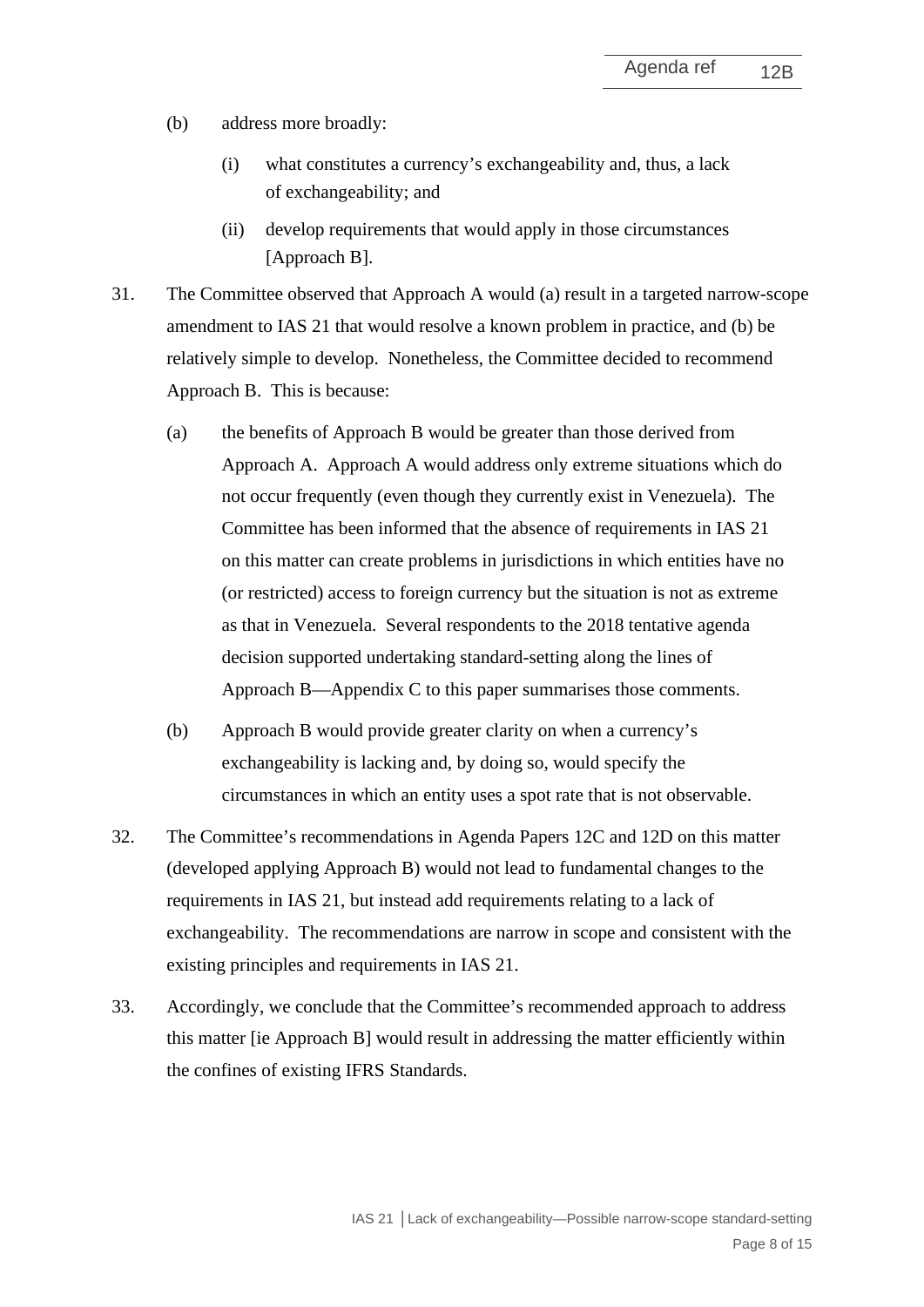# *Would any solution developed be effective for a reasonable period of time?[7](#page-8-2)*

- 34. As part of its *2015 Agenda Consultation*, the Board decided not to add to its work plan a project on foreign currency translation. The Board currently has no project that would address the matter.
- <span id="page-8-1"></span>35. Accordingly, any solution developed by the Committee and Board would be effective for a reasonable period of time.

# *Staff conclusion*

<span id="page-8-0"></span>36. Having considered the criteria in the *Due Process Handbook* (discussed above in paragraphs [26](#page-4-3)[–35\)](#page-8-1), we conclude that the matter meets the criteria for narrow-scope standard-setting.

### **Question for the Board**

Does the Board agree with the Committee's recommendation to undertake a narrow-scope standard-setting project to address the exchange rate an entity uses when exchangeability between two currencies is lacking?

<span id="page-8-2"></span><sup>7</sup> Paragraph 5.21 of the *Due Process Handbook.*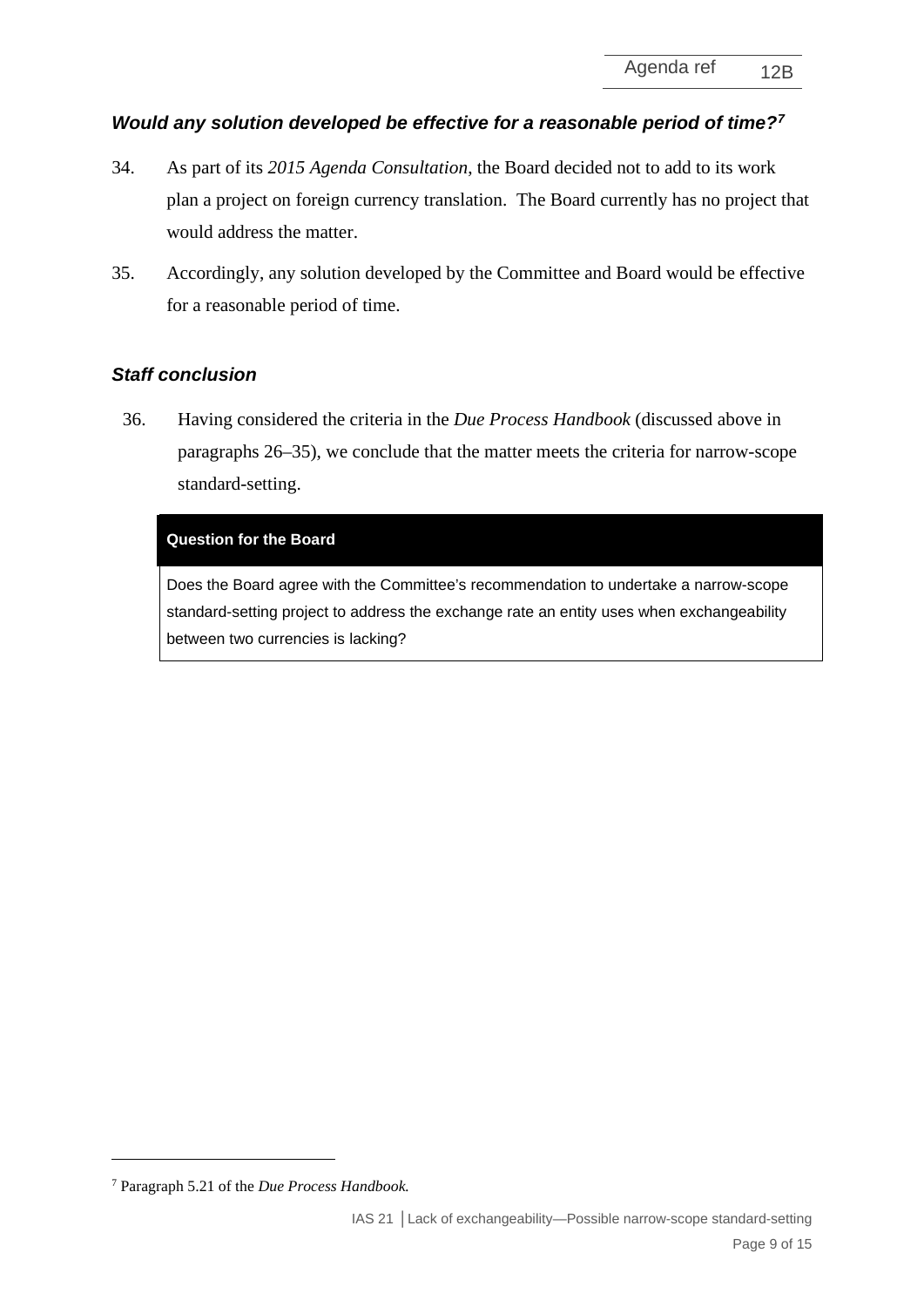# **Appendix A––Agenda decision published in November 2014[8](#page-9-0)**

# *IAS 21 The Effects of Changes in Foreign Exchange Rates—Foreign exchange restrictions and hyperinflation*

The Interpretations Committee received a request for guidance on the translation and consolidation of the results and financial position of foreign operations in Venezuela. The issue arises because of strict foreign exchange controls in Venezuela. This includes the existence of several official exchange rates that may not fully reflect the local rate of hyperinflation and of restrictions over the amount of local currency that can be exchanged.

Concerns were raised that using an official exchange rate to translate an entity's net investment in a foreign operation in Venezuela appeared not to appropriately reflect the financial performance and position of the foreign operation in the group's consolidated financial statements.

The Interpretations Committee identified two primary accounting issues:

- (a) which rate should be used to translate the entity's net investment in the foreign operation when there are multiple exchange rates?
- (b) which rate should be used when there is a longer-term lack of exchangeability?

With respect to the first issue, the Interpretations Committee observed very little diversity in the application of IAS 21 regarding the principle to use when determining which rate, out of multiple rates, to use to translate an entity's net investment in a foreign operation. The Interpretations Committee noted that predominant practice is to apply the principle in paragraph 26 of IAS 21, which gives guidance on which exchange rate to use when reporting foreign currency transactions in the functional currency when several exchange rates are available. Hence, despite the issue's widespread applicability, the Interpretations Committee decided not to take the first issue onto its agenda.

With respect to the second issue, the Interpretations Committee observed that a longer-term lack of exchangeability is not addressed by the guidance in IAS 21, and so it is not entirely clear how IAS 21 applies in such situations. However, the Interpretations Committee thought that addressing this issue is a broader-scope project than it could address. Accordingly, the Interpretations Committee decided not to take this issue onto its agenda.

<span id="page-9-0"></span><sup>8</sup> Reproduced fro[m November 2014](https://www.ifrs.org/-/media/feature/news/updates/ifrs-ic/2014/ifric-update-november-2014.pdf) IFRIC Update.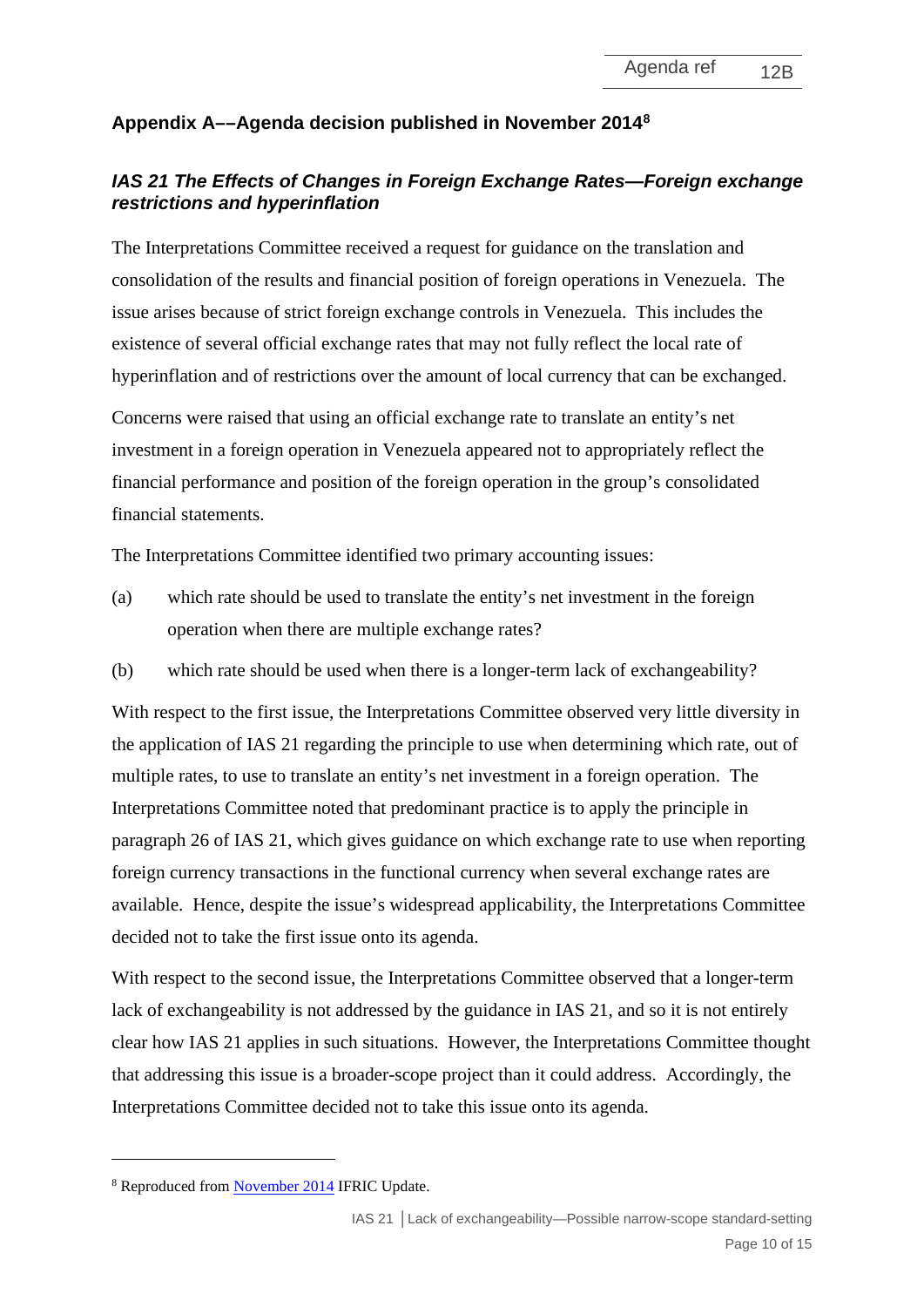However, the Interpretations Committee noted that several existing disclosure requirements in IFRS would apply when the impact of foreign exchange controls is material to understanding the entity's financial performance and position. Relevant disclosure requirements in IFRS include:

- (a) disclosure of significant accounting policies and significant judgements in applying those policies (paragraphs 117–124 of IAS 1 *Presentation of Financial Statements*);
- (b) disclosure of sources of estimation uncertainty that have a significant risk of resulting in a material adjustment to the carrying amounts of assets and liabilities within the next financial year, which may include a sensitivity analysis (paragraphs 125–133 of IAS 1); and
- (c) disclosure about the nature and extent of significant restrictions on an entity's ability to access or use assets and to settle the liabilities of the group, or its joint ventures or associates (paragraphs 10, 13, 20 and 22 of IFRS 12 *Disclosure of Interests in Other Entities*).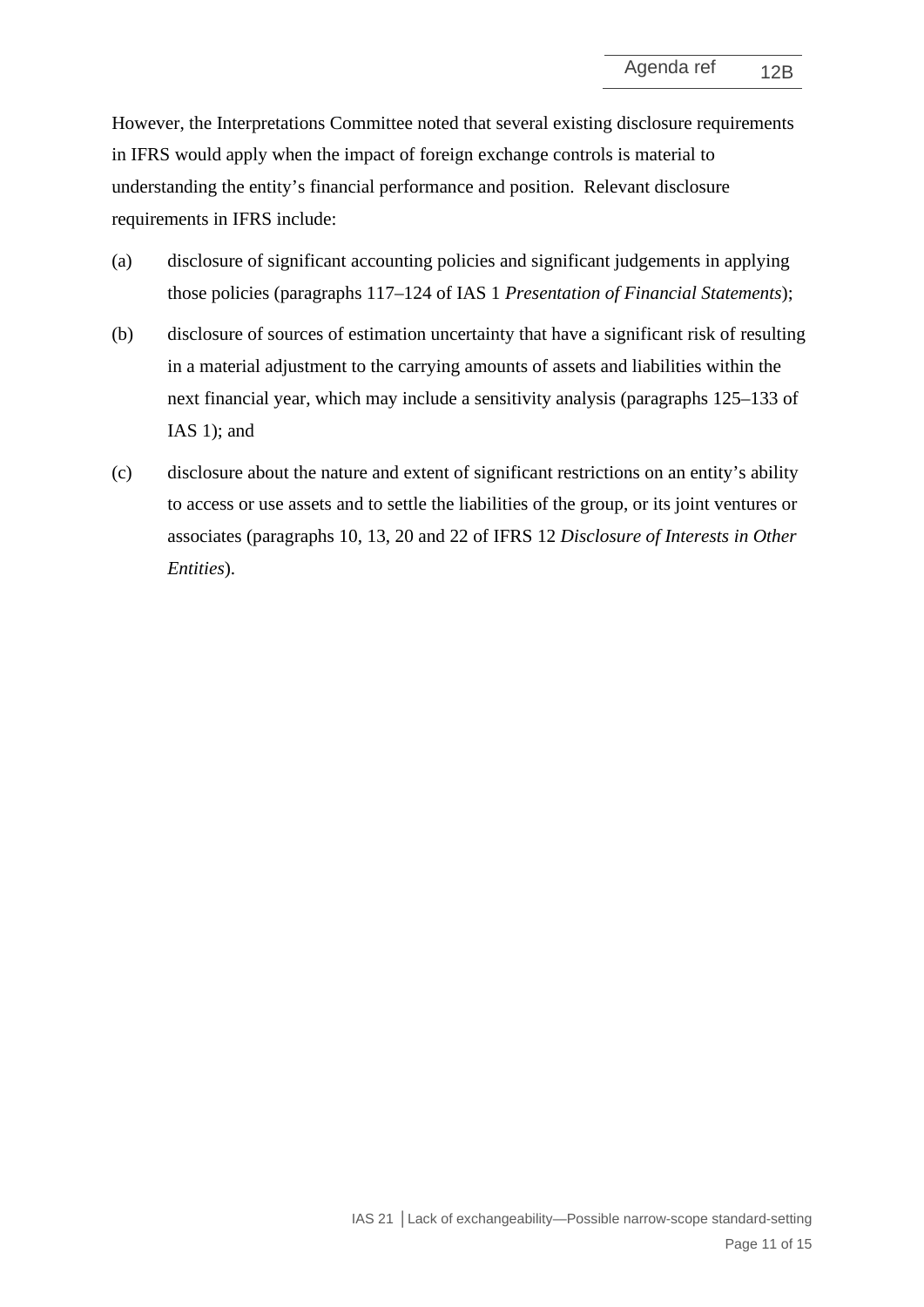# **Appendix B––Agenda decision published in September 2018[9](#page-11-0)**

## *Determination of the exchange rate when there is a long-term lack of exchangeability (IAS 21* **The Effects of Changes in Foreign Exchange Rates***)*

The Committee considered the determination of the exchange rate an entity uses to translate the results and financial position of a foreign operation into its presentation currency applying IAS 21. The Committee considered this matter in the following circumstances:

(a) the exchangeability of the foreign operation's functional currency with other currencies is administered by jurisdictional authorities. This exchange mechanism incorporates the use of an exchange rate(s) set by the authorities (official exchange rate(s)).

(b) the foreign operation's functional currency is subject to a long-term lack of exchangeability with other currencies––ie the exchangeability is not temporarily lacking as described in paragraph 26 of IAS 21; it has not been restored after the end of the reporting period.

(c) the lack of exchangeability with other currencies has resulted in the foreign operation being unable to access foreign currency using the exchange mechanism described in (a) above.

The Committee observed that those circumstances currently exist in Venezuela.

The Committee discussed whether, in those circumstances, an entity is required to use an official exchange rate(s) in applying IAS 21.

The Committee observed that an entity translates the results and financial position of a foreign operation into its presentation currency applying the requirements in paragraphs 39 and 42 of IAS 21. Those paragraphs require an entity to translate:

(a) the assets and liabilities of the foreign operation at the closing rate; and

<span id="page-11-0"></span><sup>&</sup>lt;sup>9</sup> Reproduced fro[m September 2018](https://www.ifrs.org/news-and-events/updates/ifric-updates/september-2018/) IFRIC Update.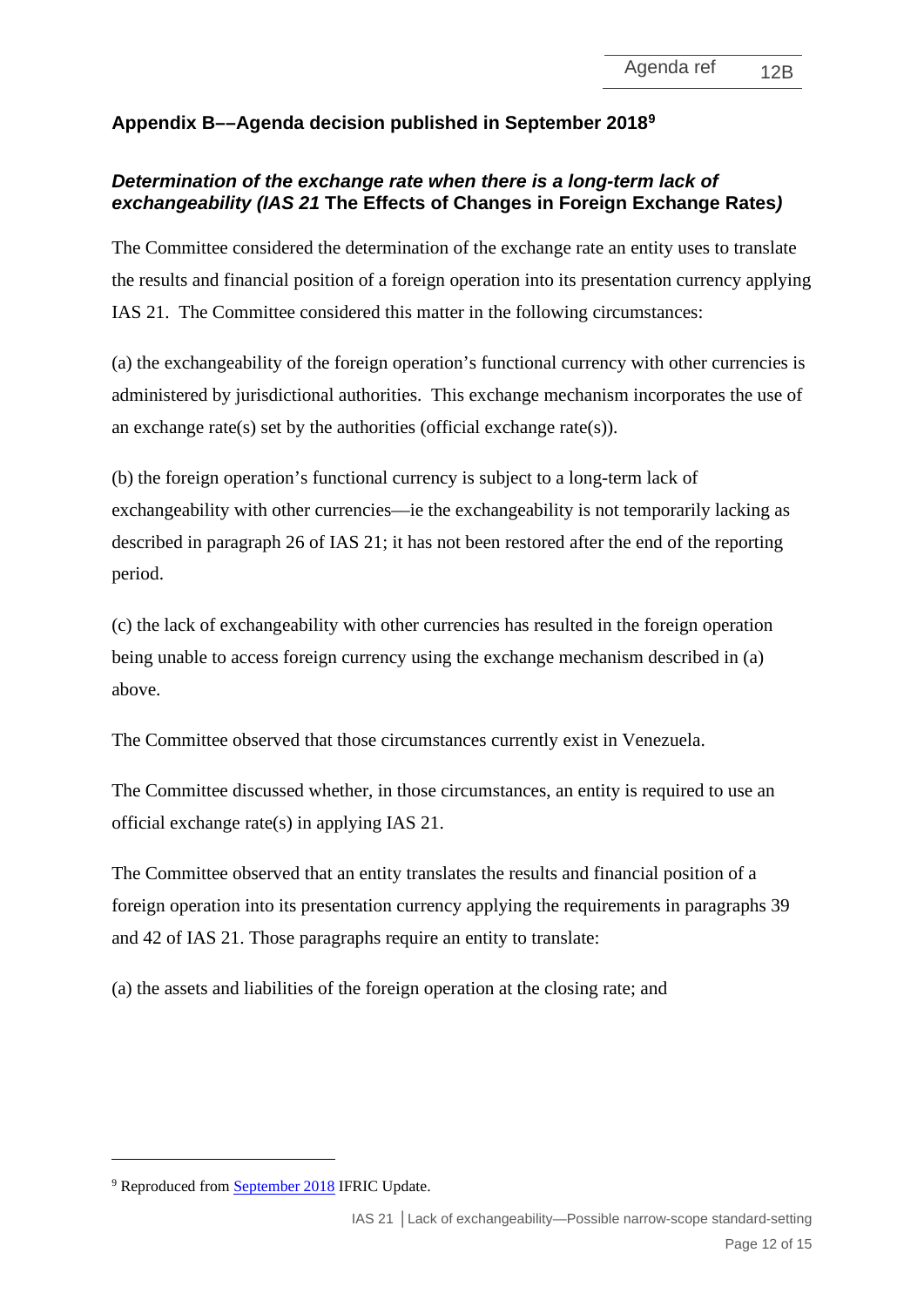(b) income and expenses of the foreign operation at the exchange rates at the dates of the transactions if the functional currency of the foreign operation is not the currency of a hyperinflationary economy, or otherwise at the closing rate.

#### *The closing rate and the rates at the dates of the transactions*

Paragraph 8 of IAS 21 defines (a) the 'closing rate' as the spot exchange rate at the end of the reporting period; and (b) the 'spot exchange rate' as the exchange rate for immediate delivery. In the light of those definitions, the Committee concluded that the closing rate is the rate to which an entity would have access at the end of the reporting period through a legal exchange mechanism.

Accordingly, the Committee observed that in the circumstances described above an entity assesses whether the official exchange rate(s) meets the definition of the closing rate—ie is it the rate to which the entity would have access at the end of the reporting period? Similarly, if the foreign operation's functional currency is not the currency of a hyperinflationary economy, the entity also assesses whether the official exchange rate(s) represents the exchange rates at the dates of the transactions in applying paragraph 39(b) of IAS 21.

#### *Continuous assessment of facts and circumstances*

In the circumstances described above, economic conditions are in general constantly evolving. Therefore, the Committee highlighted the importance of reassessing at each reporting date whether the official exchange rate(s) meets the definition of the closing rate and, if applicable, the exchange rates at the dates of the transactions.

#### *Disclosure requirements*

An entity is required to provide information that is relevant to an understanding of an entity's financial statements (paragraph 112 of IAS 1 *Presentation of Financial Statements*). The Committee highlighted the importance of disclosing relevant information in the circumstances described above. In particular, the Committee observed that the following disclosure requirements may be relevant to an understanding of an entity's financial statements: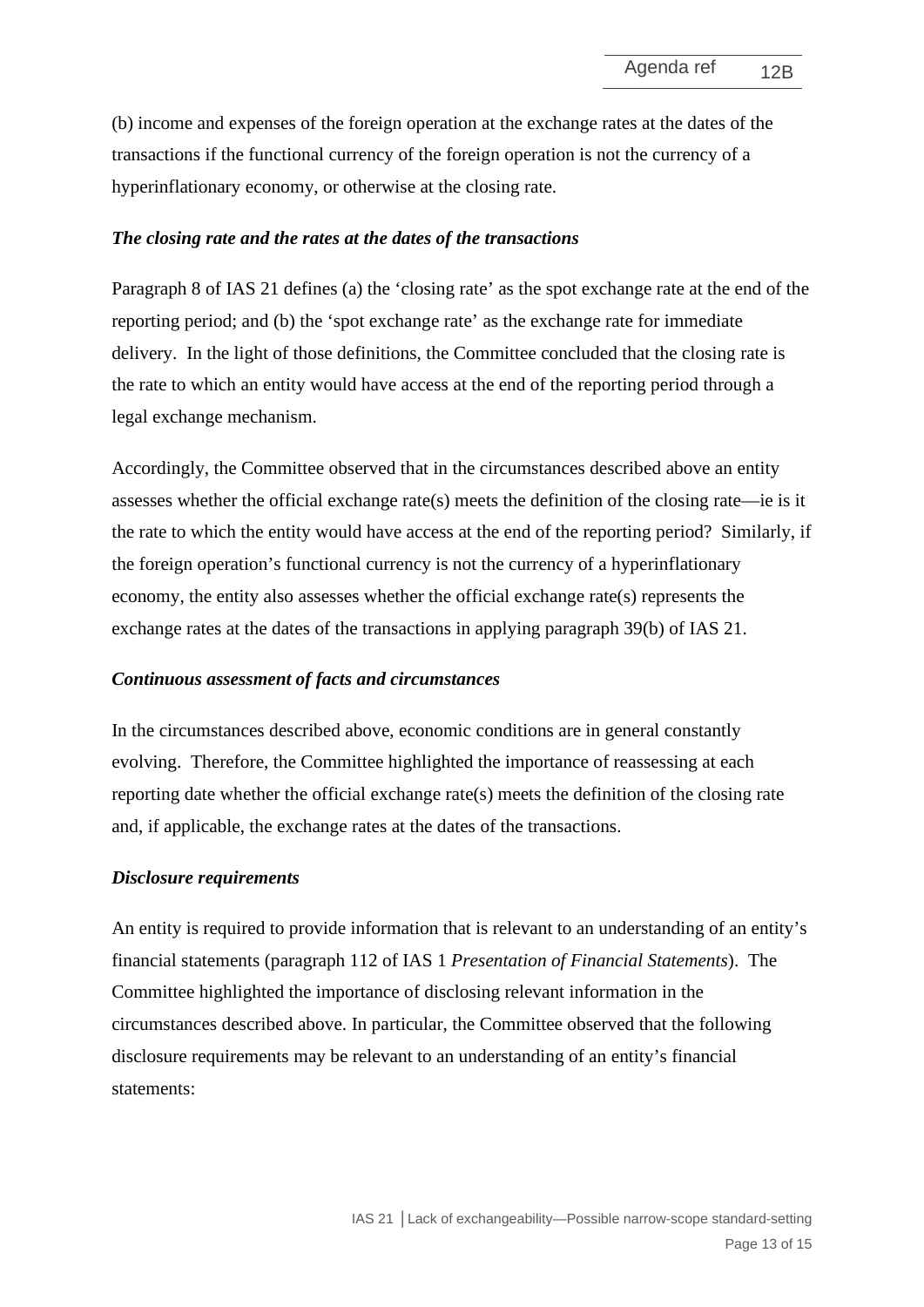(a) significant accounting policies, and judgements made in applying those policies that have the most significant effect on the amounts recognised in the financial statements (paragraphs 117–124 of IAS 1);

(b) sources of estimation uncertainty that have a significant risk of resulting in a material adjustment to the carrying amounts of assets and liabilities within the next financial year, which may include sensitivity analysis (paragraphs 125–133 of IAS 1); and

(c) the nature and extent of significant restrictions on an entity's ability to access or use assets and settle liabilities of the group, or in relation to its joint ventures or associates (paragraphs 10, 13, 20 and 22 of IFRS 12 *Disclosures of Interests in Other Entities*).

The Committee concluded that the principles and requirements in IFRS Standards provide an adequate basis for an entity to assess whether, in the circumstances described above, it uses the official exchange rate(s) to translate into its presentation currency the results and financial position of a foreign operation. Consequently, the Committee decided not to add this matter to its standard-setting agenda.